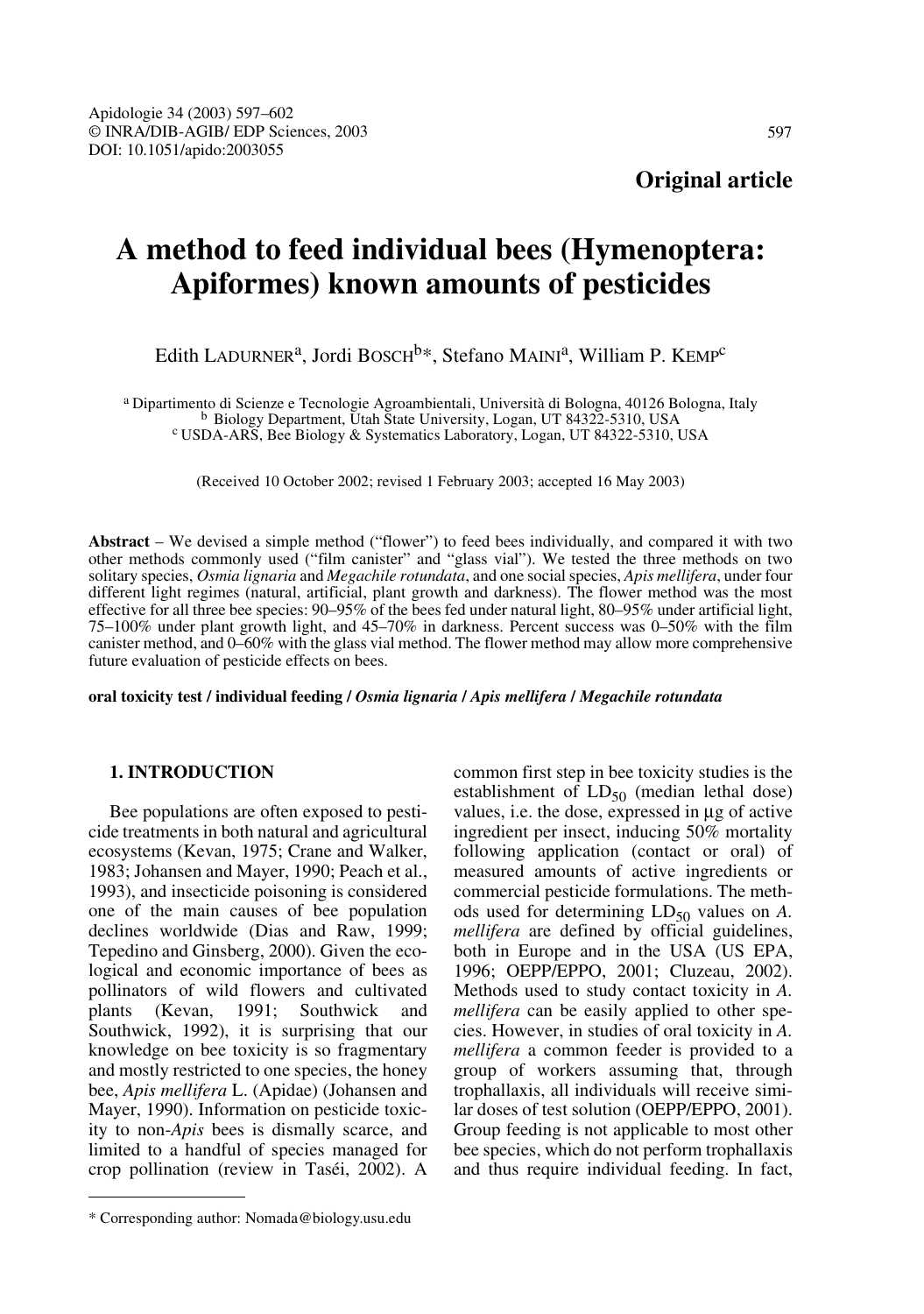oral tests on non-*Apis* bees are rarely conducted because individual feeding is considered time consuming (Felton et al., 1986).

In 2002, we initiated a study on the effect of pesticide sprays on the solitary bee *Osmia lignaria* Say (Megachilidae). We tried to feed individual *O. lignaria* known amounts of sugar solution using some of the methods available from the literature (Taséi, 2002), but our success rate (percent individuals that would feed) was very low. Thus, we devised a new method, which we tested in comparison to the two most commonly used methods available (Johansen et al., 1984; van der Steen et al., 1996; Bortolotti et al., 2002; Patetta et al., 2002). All three methods were tested on two solitary bee species *O. lignaria* and *Megachile rotundata* (Fabricius) (Megachilidae), and the social bee *A. mellifera*. All three species are used as crop pollinators (Richards, 1984; Free, 1993; Bosch and Kemp, 2001), and thus are frequently exposed to pesticides.

#### **2. MATERIALS AND METHODS**

*Apis mellifera* workers were captured in the morning at the entrance of a hive and brought to the laboratory, where they were chilled for a maximum of 30 min at 4 °C prior to being assigned to the different feeding methods. *Osmia lignaria* and *M. rotundata* wintering females within their cocoons were incubated until emergence at 25 °C and 29 ºC, respectively. Upon emergence, females were transferred to a holding cage  $(40 \times 30 \times 30 \text{ cm})$  to allow them to deposit the meconium. Females were starved overnight and then assigned to the different feeding methods. No chilling was necessary for either *O. lignaria* or *M. rotundata*.

We used the following three individual feeding methods: (1) Film canister method (after van der Steen et al., 1996; Bortolotti et al., 2002; Patetta et al., 2002). Bees were individually transferred to black film canisters (3 cm diameter, 5 cm height) with a small hole drilled on the side, near the base. The test solution was pipetted onto a microscope slide next to the hole. (2) Glass vial method (after Johansen et al., 1984). Bees were individually transferred to 12-mL glass vials with plastic snap caps. The test solution was injected into a segment of plastic tubing (length 15 mm, inside diameter 2.9 mm), fitted snugly into the plastic snap caps. (3) Flower method (Fig. 1). A tiny plastic ampoule (inside diameter 2 mm, outside diameter 3 mm, height 5 mm) was inserted into the calyx of a flower, whose reproductive column had been



**Figure 1.** Feeding unit for the flower method. Cross-section drawing and photograph of *Megachile rotundata* female on test flower. The plastic ampoule containing the test solution can be seen at the center of the corolla. am: ampoule. ca: flower calyx. co: flower corolla. st: stopper (flower holder). ts: test solution.

previously removed with a pair of forceps. The plastic ampoule was built by approaching one tip of a 5-mm section of polyethylene tubing to a flame or some other heat source. The heat caused the polyethylene tip to melt, sealing the tubing orifice. Because the polyethylene never actually touched the heat source, no charring occurred, and ampoules had no obvious odor. The test solution was pipetted into the ampoule. Flowers and bees were individually housed in ice cream cups made of waxed cardboard (8 cm diameter, 5 cm height) covered with a plastic Petri dish lid. Flowers were positioned on an inverted glass vial stopper. A wire mesh screen insert (mesh size  $2 \times 1$  mm) in the Petri dish lid provided adequate aeration. To facilitate flower manipulation, we used large, actinomorphic flowers with open corollas. In preliminary trials, we tested two or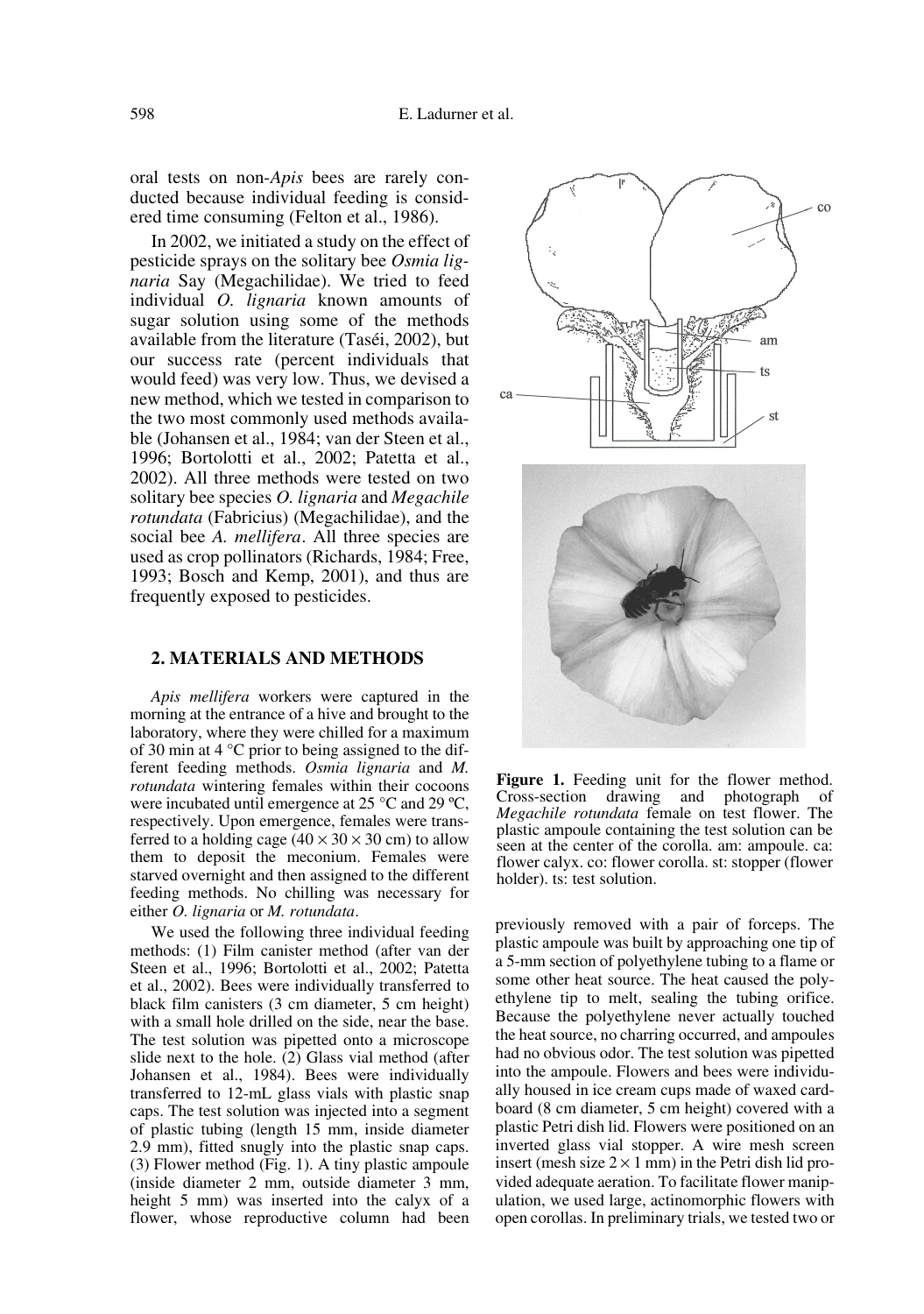|              |                   | Light regime     |                     |                  |          |
|--------------|-------------------|------------------|---------------------|------------------|----------|
| Bee species  | Feeding<br>method | Natural<br>light | Cool-white<br>light | Gro-Lux<br>light | Darkness |
| O. lignaria  | Film canister     | 5                | $\Omega$            | $\Omega$         | 5        |
|              | Glass vial        | 5                | $\theta$            | $\Omega$         | 10       |
|              | Flower            | 90               | 80                  | 75               | 70       |
| M. rotundata | Film canister     | 15               | 25                  | 10               | 15       |
|              | Glass vial        | 20               | 60                  | 25               | 40       |
|              | Flower            | 95               | 90                  | 100              | 70       |
| A. mellifera | Film canister     | 35               | 50                  | 30               | 20       |
|              | Glass vial        | 45               | 50                  | 60               | 15       |
|              | Flower            | 95               | 95                  | 80               | 45       |

**Table I.** Percent feeding success in *Osmia lignaria* females, *Megachile rotundata* females, and *Apis mellifera* workers offered 10 µL of sugar solution using three individual feeding methods under four light regimes (n = 20 per species/feeding method/light regime).

more flowers per bee species, including cherry (*Prunus avium* L.), apple (*Malus domestica* Borkh), morning glory (*Convolvulus arvensis* L.) and periwinkle (*Vinca minor* L.). All flowers in these preliminary trials yielded similar results. In the actual experiments we used cherry flowers for the earlyflying *O. lignaria* and morning glory flowers for the later-flying *M. rotundata* and *A. mellifera*. A trained technician could prepare 100 test flowers in 40 minutes.

In all three methods, a 10-µL-drop of test solution (25% volume of sucrose to 75% volume of water) was offered to the bee for one hour. We tested each method under four different light regimes: (1) Natural light. Feeding units placed outdoors (on sunny to partially-cloudy days); (2) Artificial light 1. Feeding units placed in an incubator with two 15W Cool White Sylvania<sup>®</sup> fluorescent tubes (wavelength peaks at 405, 430, 545 and 575 nm) placed 15 cm above the feeding units; (3) Artificial light 2. Feeding units placed in an incubator with two 20W Gro-Lux/Aquarium Standard Sylvania® fluorescent tubes (usually used to help plant growth; wavelength peaks at 460, 545, 630 and 660 nm) placed 15 cm above the feeding units; (4) Darkness. Feeding units placed in an incubator with no light. We tested darkness because current guidelines for group feeding toxicology assays are usually conducted in darkness (Arzone and Vidano, 1980; OEPP/EPPO, 2001). Temperatures during all tests (including those outdoors) were  $22 \pm 2$  °C for *O. lignaria* and  $25 \pm 2$  °C for *M. rotundata* and *A. mellifera*. We used a lower temperature for *O. lignaria* because this spring-flying bee is active at lower temperatures than *M. rotundata* or *A. mellifera* (Burril and Dietz, 1981; Lerer et al., 1982; Bosch and Kemp, 2001).

Sample sizes were 20 individuals of each species (workers in *A. mellifera*, females in *O. lignaria* and *M. rotundata*) per feeding method/light regime. We analyzed the proportion of feeding bees as a function of feeding method and light regime. Because different bee species were tested under different temperatures and with different flowers, we analyzed the results of each species separately. Due to the number of cells with frequencies of  $<$  5 for one of the species (*O. lignaria*, Tab. I), we attempted to fit an exact Logit model using LogXact (Version 5.0). However, the computational size was too large for this exact method to work (even on a sufficiently equipped computer). In addition, the complete separation of the data prevented the computation of Likelihood Ratio and Wald test statistics. Therefore, because the structure of the *O. lignaria* data prevented the use of an exact test, we used an asymptotic Logit model (GENMOD procedure, SAS Institute Inc., 1989; Allison, 1999). Because of the pronounced pattern of the results (*O. lignaria* was the species for which differences among feeding methods were most extreme), it is unlikely that the use of this statistical analysis would compromise our interpretations.

#### **3. RESULTS**

The flower method was, by far, the most effective for all three bee species (Tab. I): 90–95% of the bees fed under natural light, 80–95% under Cool White fluorescent tubes, 75–100% under Gro-Lux fluorescent tubes, and 45–70% in darkness. All bees that fed with the flower method consumed all 10 µL of the test solution. Percent success was 0–60% with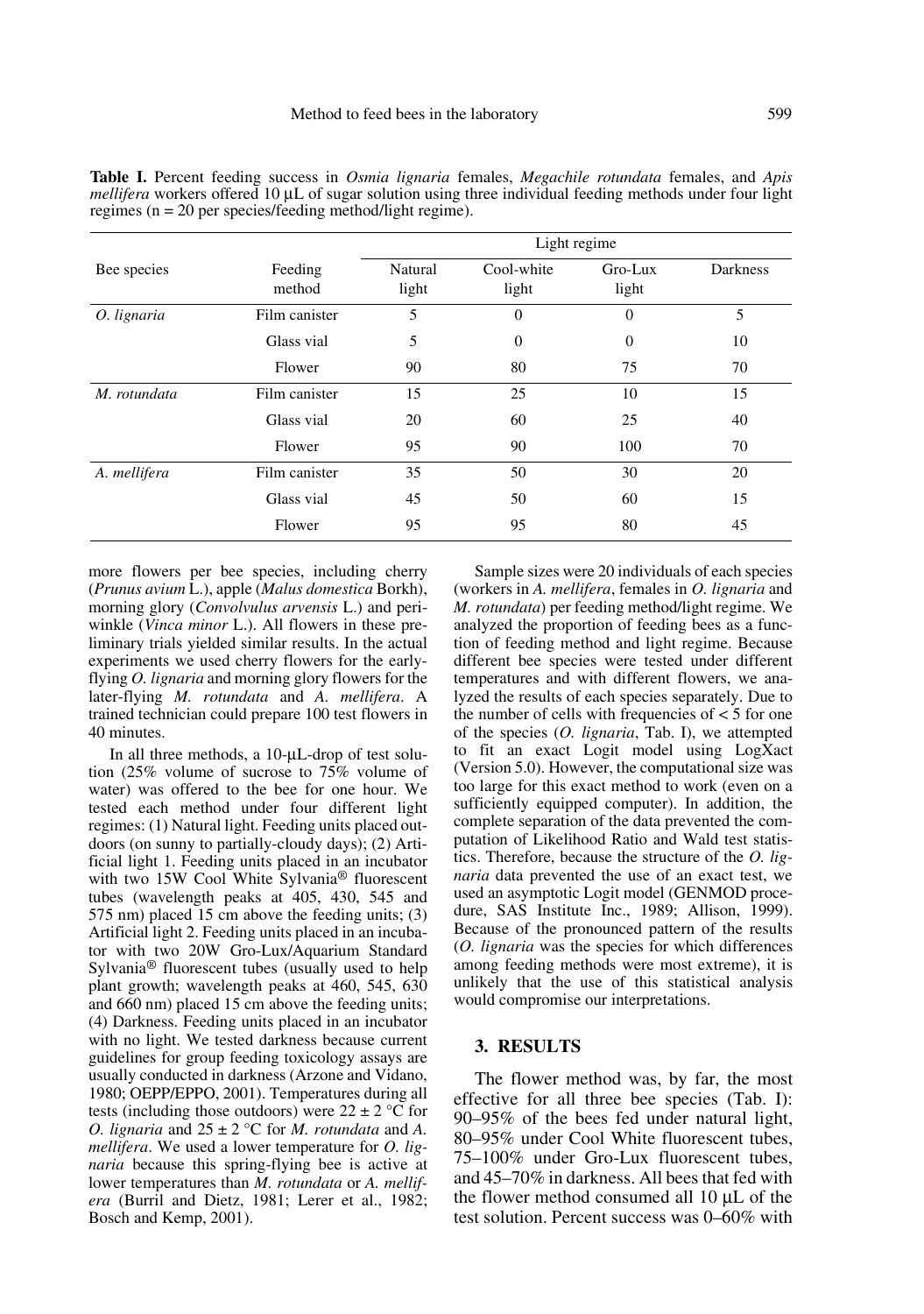**Table II.** Results of Logit analysis of feeding success in *Osmia lignaria* females, *Megachile rotundata* females, and *Apis mellifera* workers offered 10 µL of sugar solution using three feeding methods under four light regimes.

| Species      | Source                | df             | $X^2$   | P                         |
|--------------|-----------------------|----------------|---------|---------------------------|
| O. lignaria  | method                | 2              | 166.2   | < 0.0001                  |
|              | light                 | 3              | 6.87    | 0.076                     |
|              | method $\times$ light | 6              | 7.10    | 0.312                     |
| M. rotundata | method                |                |         | $2\quad107.66\leq 0.0001$ |
|              | light                 | 3              | 5.59    | 0.133                     |
|              | method $\times$ light | -6             | - 14.36 | 0.026                     |
| A. mellifera | method                | $\mathfrak{D}$ | 39.97   | < 0.0001                  |
|              | light                 | 3              |         | $44.16 \le 0.0001$        |
|              | method $\times$ light | 6              | 11.29   | 0.080                     |

the glass vial method, and 0–50% with the film canister method. The results of the Logit analysis are shown in Table II. Feeding method had a significant effect on feeding success in all three species. Light regime was only significant in *A. mellifera*, with fewer bees feeding in the dark compared to the other regimes, and there was a weak but significant interaction between feeding method and light regime in *M. rotundata*.

#### **4. DISCUSSION**

The film canister method has been used on bumblebees, *Bombus terrestris* L. (Apidae) (van der Steen et al., 1996; Bortolotti et al., 2002; Patetta et al., 2002), and van der Steen et al. (1996) reported success rates around 83%. The glass vial method has been used on *A. mellifera*, *M. rotundata*, and *Nomia melanderi* Cockerell (Halictidae) (Johansen et al., 1984), but information on feeding success was not reported. We observed that unless relative humidity was kept above 80% during the test, the droplet on the glass slide of the film canister units would evaporate very quickly, and the precise dose of solution taken by the bee could thus not be determined. No significant evaporation occurred with the flower and the glass vial methods. With these two methods, it is possible to observe whether all the solution has been consumed, and eventually extract and measure the amount of solution left with disposable microcapillary pipettes. This allows for more accurate establishment of  $LD_{50}$  values, and provides information on distastefulness/repellency (OEPP/EPPO, 2001). In the flower method, flowers would sometimes tip when bees crawled upon them, but the test solution did not spill.

It might be argued that extending exposure time of bees to the feeding units could improve success rates. Johansen et al. (1984) left bees in the feeding glass vials for three hours, but found that most bees fed within 1 hour. We observed that, with all three feeding methods, bees would usually feed within 30 minutes or not at all. Furthermore, current guidelines discourage individual confinement of *A. mellifera* for more than one hour (Felton et al., 1986; OEPP/EPPO, 2001). To standardize procedures, it would be better to use similar conditions with all bee species. Because artificial and natural light tests yielded similar results, we recommend the use of artificial light.

A common problem in bee toxicology studies is the reluctance of bees to feed on solutions containing chemicals. A recent review points out that repellency is less of a problem in field trials than in laboratory tests, probably because the attractiveness of the flowers overrides the repellency of the chemical application (Thompson, 2003; see also Naumann et al., 1994). Using the flower method, chemicals such as Captan and Neem known to be repellent when dissolved in sucrose (Solomon and Hooker, 1989; Naumann et al., 1994) were readily ingested by *A. mellifera* and *O. lignaria*, even at near-saturation concentrations (E.L., unpublished).

With the flower method, a source of flowers not treated with chemicals needs to be secured throughout the study. Two of the flowers that we tried, *V. minor* and *C. arvensis* were available in large numbers and for long periods (more than two months) in gardens in spring and summer, respectively. In preliminary, offseason, trials we used flowers grown in greenhouses. The flower method is more laborintensive than the other two methods tested. However, because it is much more efficient, it actually saves time since fewer feeding units need to be prepared and fewer bees need to be collected and/or reared. This is especially important when studying species that cannot be obtained in large numbers. As mentioned,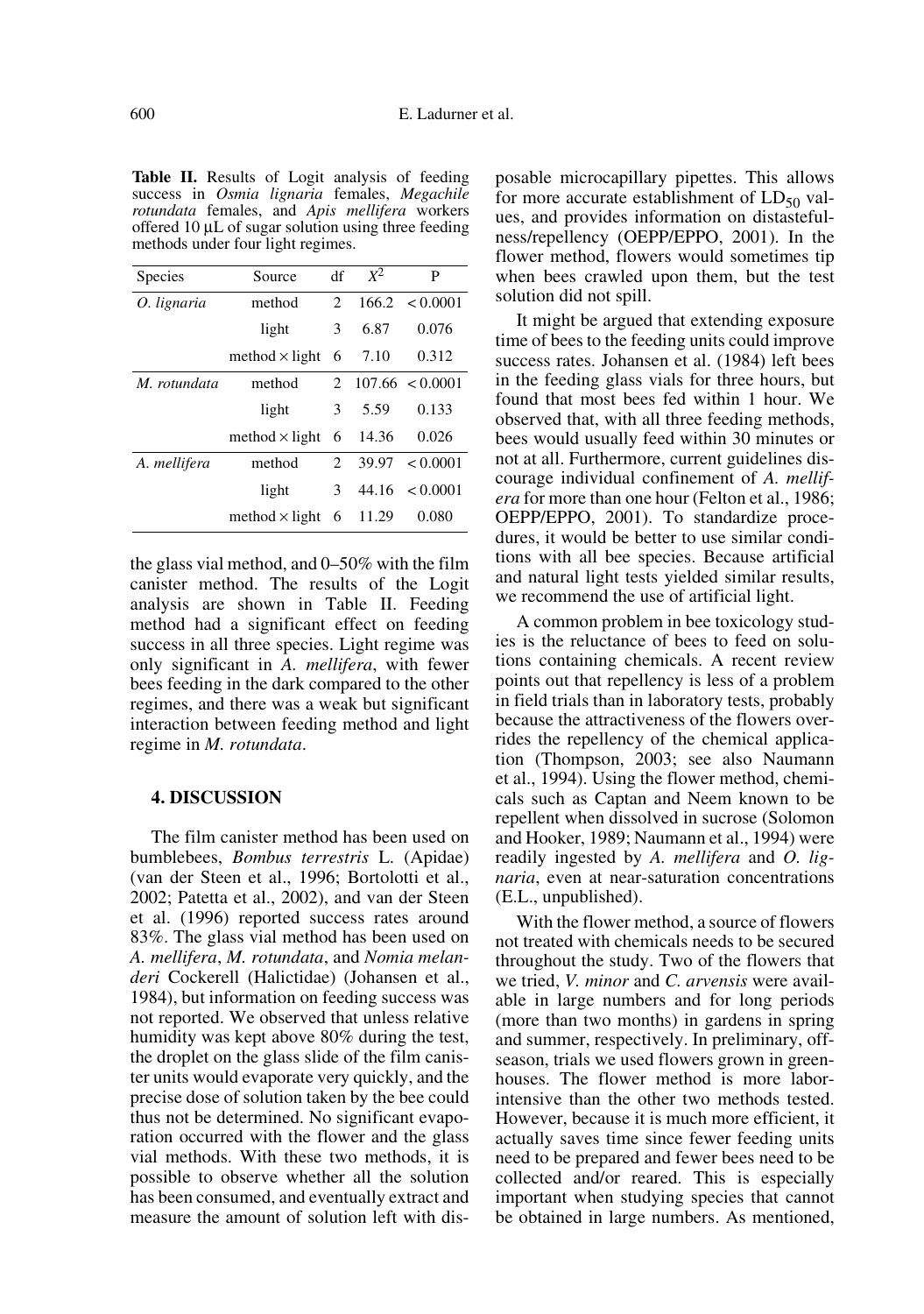as many as 100 flowers can be prepared in 40 minutes. To further save time, we tried to deposit the droplet of sugar solution directly on the flower corolla (without the polyethylene ampoule). However, at least when systemic pesticides were added to the sugar solution, the droplet was partially absorbed by the flower tissues. In a subsequent study, the flower method (with the ampoule and under artificial light) was used to assess the toxicity of several pesticides to *O. lignaria* and *A. mellifera*. Success (feeding) rates were 97.7% for the first species, and  $88.2\%$  for the second (n = 871 and 755, respectively) (E.L., unpublished data). In conclusion, the flower method is a simple, highly effective procedure that could help simplify and standardize oral toxicity tests on a diversity of bee species in the laboratory. To further standardize procedures, future studies should investigate the possibility of substituting natural flowers by artificial flowers properly colored and scented.

### **ACKNOWLEDGEMENTS**

We are grateful to S. Kalaskar and G. Trostle (USDA, Logan) for their assistance, to L. Bortolotti (INA, Bologna) and J.-N. Taséi (INRA, Lusignan) for reviewing the manuscript, and to S. Durham and C. Corcoran (Utah State University, Logan) for statistical advise. This study was partially supported by a Ph.D. scholarship from the University of Bologna to E. L.

**Résumé** – **Méthode pour administrer individuellement aux abeilles (Hymenoptera, Apiformes) une quantité définie de pesticides.** Les études en laboratoire sur l'action des pesticides sur les abeilles écartent souvent les tests de toxicité orale à cause de la difficulté d'administrer des quantités définies de solutions à tester. Les études sur l'Abeille domestique (*Apis mellifera* L.) reposent sur des méthodes de nourrissement de groupe et considèrent que des quantités sensiblement égales de solution sont ingérées par chaque ouvrière à travers les échanges de nourriture (trophallaxie). Néanmoins la plupart des abeilles (s.l.) ne pratiquent pas la trophallaxie. Nous avons mis au point une méthode simple (la méthode « de la fleur ») pour nourrir des abeilles individuellement et l'avons comparée à deux autres méthodes couramment employées (les méthodes de « la boîte pour pellicule photo » et celle du « flacon en verre »). Nous avons testé les 3 méthodes sur 2 abeilles solitaires, *Osmia lignaria* Say et *Megachile rotundata* (Fabricius) (Megachilidae), et sur une espèce sociale, *A. mellifera*, sous 4 régimes de lumière différents (lumière naturelle, tubes fluorescents blanc froid, tubes fluorescents Gro-Lux et obscurité). Dans la méthode de la fleur, les abeilles étaient confinées individuellement dans une coupe à glace. On leur donnait une fleur dont le pistil avait été remplacé par une fine ampoule dans laquelle la solution à tester était pipetée (Fig. 1). La méthode de la fleur a été la plus efficace chez les 3 espèces d'abeilles (Tab. I), quel que soit le type d'éclairage : 90–95 % en lumière naturelle, 80–95 % avec tubes fluorescents blanc froid, 75–100 % avec tubes fluorescents Gro-Lux et 45–70 % en obscurité. Le pourcentage de succès a été compris entre 0 et 50 % avec la méthode de la boîte pour pellicule photo et entre 0 et 60 % avec la méthode du flacon de verre. La préparation des unités de nourrissement demandait plus de travail dans la méthode de la fleur mais avec de la pratique, on peut préparer 100 fleurs en 40 min. En raison de sa grande efficacité, la méthode peut en fait économiser du temps (en termes de récolte d'abeilles et de préparation) et du matériel animal.

#### *Osmia lignaria / Apis mellifera / Megachile rotundata* **/ test de laboratoire / toxicité orale / nourrissement individuel**

**Zusammenfassung** – **Eine Methode zur Fütterung von Bienen (Hymenoptera: Apiformes) mit definierten Mengen von Pestiziden.** Bei Laborversuchen über die Wirkung von Pestiziden auf Bienen scheiden oft orale Toxizitätstests wegen der Schwierigkeit aus, Bienen individuell mit definierten Mengen der Testlösungen zu füttern. Versuche bei der Honigbiene, *Apis mellifera* L. (Apidae), beruhen auf der Fütterung einer Gruppe. Dabei wird angenommen, dass alle Bienen über Futteraustausch (Trophallaxis) etwa die gleiche Menge der Lösung aufnehmen. Die meisten Bienenarten haben jedoch keine Trophallaxis. Wir entwickelten eine einfache Methode ("Blüten" Methode), um Bienen individuell zu füttern und verglichen die Effektivität mit zwei anderen allgemein benutzten Methoden ("film canister" und "glass vial" Methoden). Wir testeten die 3 Methoden bei zwei solitären Arten, *Osmia lignaria* Say und *Megachile rotundata* (Fabricius) (Megachilidae), und einer sozialen Art, *A. mellifera*, unter 4 unterschiedlichen Lichtbedingungen (natürliches Licht, kalte weiß fluoreszierende Röhren, Gro-Lux fluoreszierende Röhren und Dunkelheit). Bei der Blütenmethode wurden Bienen individuell in einem Eiskrembecher gekäfigt. Ihnen wurden Blüten angeboten, deren Stempel entfernt und durch eine winzige Ampulle ersetzt worden war, in die die Testlösung pipettiert wurde (Abb. 1). Die Blütenmethode war bei allen 3 Bienenarten am erfolgreichsten (Tab. I): 90–95 % der Bienen, die bei natürlichem Licht gefüttert wurden, 80–95 % bei kalt weiß fluoreszierendem Licht, 75–100 % bei Gro-Lux fluoreszierendem Licht und 45–70 % in Dunkelheit. Der prozentuale Erfolg bei der "film canister" Methode lag bei 0–50 % und bei